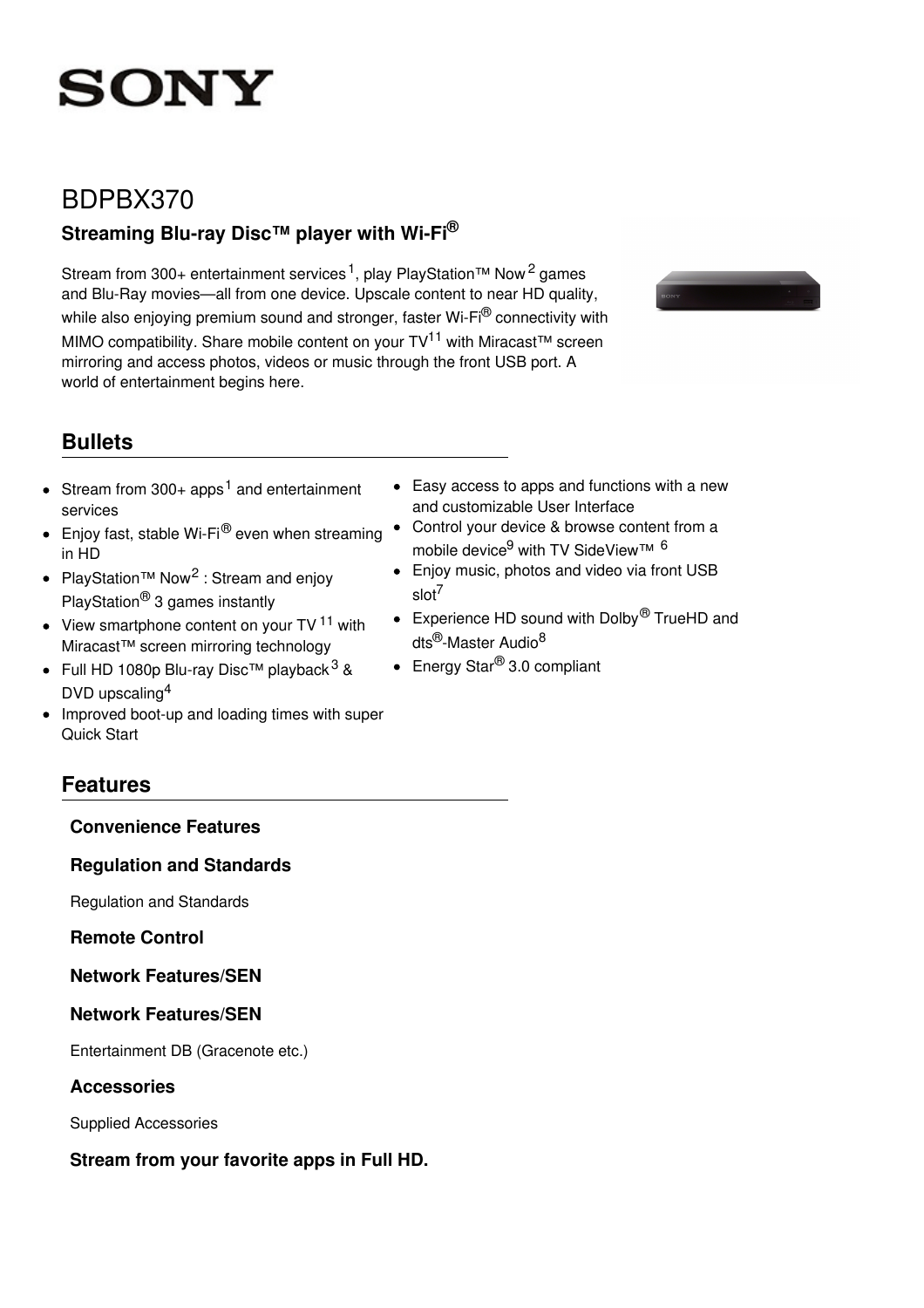# **SONY**

Access over 300 streaming services<sup>1</sup> and enjoy endless entertainment including movies, TV shows, music and more from your favorite apps like Netflix®, YouTube®, Hulu Plus™ , Pandora®, Amazon Instant Video™, and more.

# **Stronger, faster Wi-Fi ® connectivity.**

Sony Wi-Fi<sup>®</sup> Blu-ray Disc<sup>™</sup> Players are engineered for a stronger and faster wireless connection. A new Wi-Fi module compatible with MIMO provides improved stability and speed performance for a better streaming experience.

## **Play PS3™ games directly on your TV – no game console required.**

Enjoy instant access to a catalog of hundreds of streamed PS3™ games. Play using your 2015 Sony Blu-ray Disc<sup>TM</sup> player and a DUALSHOCK<sup>®</sup> 4 controller – no game console required.

## **Cast content from your smart device to your TV.**

With Miracast™ screen mirroring technology you can mirror the screen of you Android™ compatible mobile devices to your  $TV^{11}$ .

# **Enjoy Blu-ray Disc™ movies in Full HD, and upscale your DVDs to near HD quality.**

Watch the latest Blu-ray Disc™ movies in Full High Definition quality, for depth and image clarity far exceeding that of DVD. The BDP-BX370 also upscales your standard definition DVDs to near HD resolution<sup>3</sup>, so you can enjoy astonishing detail for all of your favorite movies.

# **Super Quick Start gets you watching faster**

With Quick Start mode and Fast Loading, it takes less than 1 second to boot up your Blu-ray Disc™ player. You'll be able to get to the action quicker with even interactive discs loading in as little as 30 seconds once the tray is closed. If you're not watching Blu-ray, you can launch internet content even faster, too.

# **Easy navigation with a customizable user-friendly interface**

Finding apps and features is quick and simple with a graphical user interface. Browse on your TV screen with easy-to-navigate panels—content is divided into featured apps on one side and your favorite apps on the other. Everything is neatly organized and quick to launch.

# **Enrich your viewing with the TV SideView app**

Use your tablet or smartphone (Android or iOS) to control your Blu-ray Player and learn more about what you're watching—without disrupting your viewing experience. The SideView app also lets you instantly access content from devices on your local network or from the wide range of online services available on the player.

# **Enjoy your videos, photos and digital music with USB connectivity.**

Easily display your videos and photos on your TV or listen to your digital music by simply connecting your USB storage device to the Blu-ray player's front USB slot<sup>7</sup>.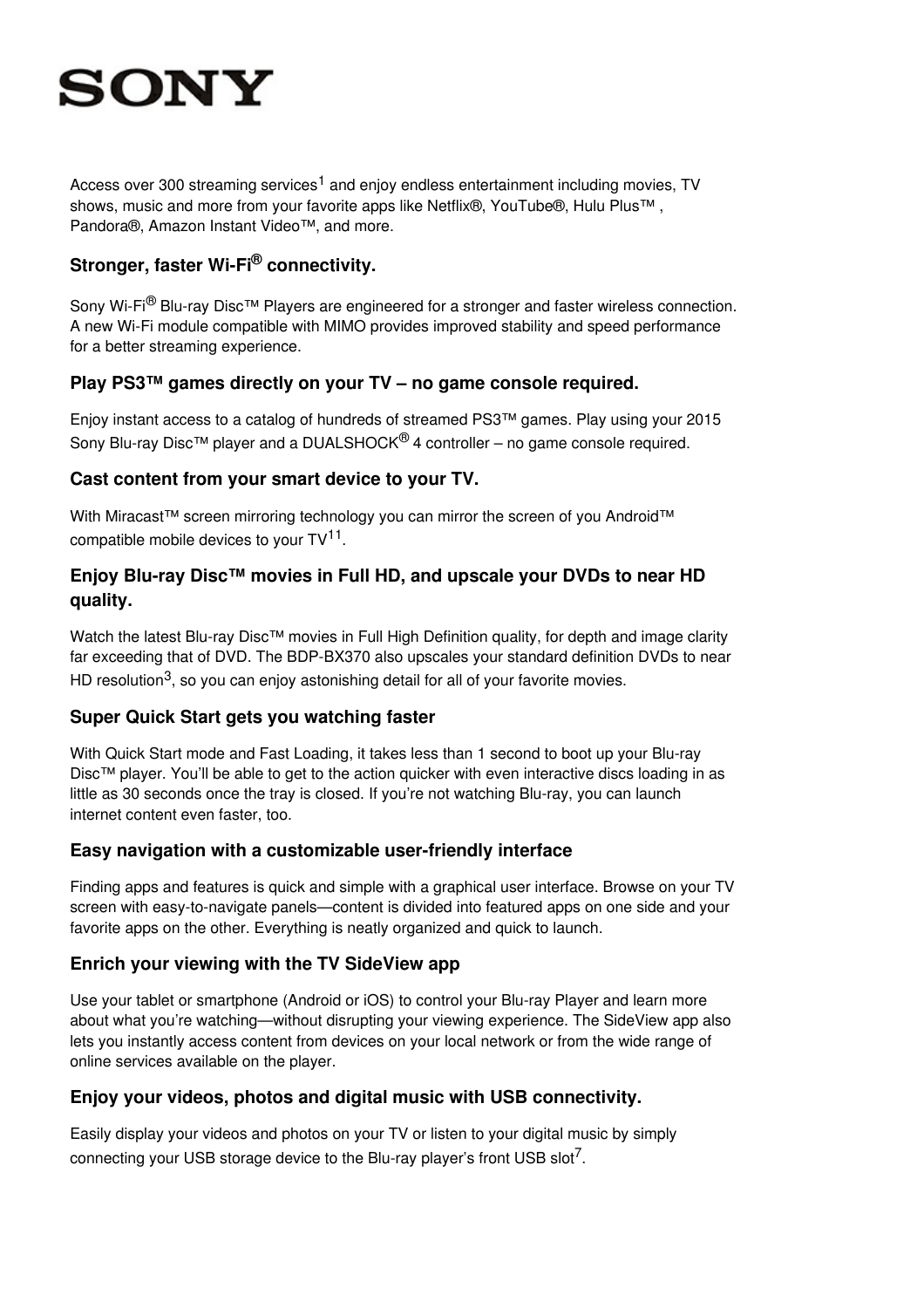# **SONY**

### **Dolby® TrueHD for sound as the director intended**

Enjoy peerless audio quality with Dolby TrueHD, which delivers lossless sound across movies and music. By reproducing sound identical to original studio masters, it offers unparalleled audio fidelity for Blu-ray Discs, DVDs and downloaded content.

# **Reduce energy with an Energy Star ® 3.0 rating.**

With an Energy Star 3.0 rating, the player will consume less energy during its use and when it's in standby mode.

# **Specification**

| <b>Audio Features</b>                     |                                                                                                                                         |
|-------------------------------------------|-----------------------------------------------------------------------------------------------------------------------------------------|
| <b>DTS</b>                                | DTS decoding (2Ch)                                                                                                                      |
| <b>Convenience Features</b>               |                                                                                                                                         |
| Easy Setup                                | <b>Yes</b>                                                                                                                              |
| <b>Video Features</b>                     |                                                                                                                                         |
| <b>Picture Parameter</b><br>Adjustments   | Yes (x.v.Ycc)                                                                                                                           |
| <b>Weights and</b><br><b>Measurements</b> |                                                                                                                                         |
| Dimensions (Approx.)                      | Unit dimensions: 9 1/8 x 1 9/16 x 7 3/4 in (230 x 39 x 194 mm)<br>Carton dimensions: 10 3/4 x 2 7/8 x 10 7/8 in (270 x 70 x 275)<br>mm) |
| Weight (Approx.)                          | Unit only: 1 lbs 13 oz (0.8 kg)<br>Carton weight: 2 lbs 14 oz (1.3 kg)                                                                  |

1. Network services, content, and the operating system and software of this Product may be subject to individual terms and conditions and changed, interrupted or discontinued at any time and may require fees, registration and credit card information. Netflix streaming membership is required.

2. Only select PlayStation 3 games are available at this time. PlayStation™Now requires broadband internet connection (greater than 5Mbps hardwired is HIGHLY recommended). DUALSHOCK®3 or DUALSHOCK®4 input device. Input device sold separately. Service not available in all areas. See www.us.playstation.com/PlayStationNow for details. Sony Entertainment Network Account is required. Network services, content, and the operating system and software of this Product may be subject to individual terms and conditions and changed, interrupted or discontinued at any time and may require fees, registration and credit card information.

3. 1080p requires HDMI® Cable and Television that supports 1080p.

4. Upscaling requires HDMI® cable and HDTV with HDMI input.

5. Mobile device must be on same home wireless network as Blu-ray player, be running TV SideView™ application and must meet file type limitations. Check Owner's Manual for file types.

6. TV SideView™ application must be downloaded from the iTunes® or Google Play application store. Check Android market